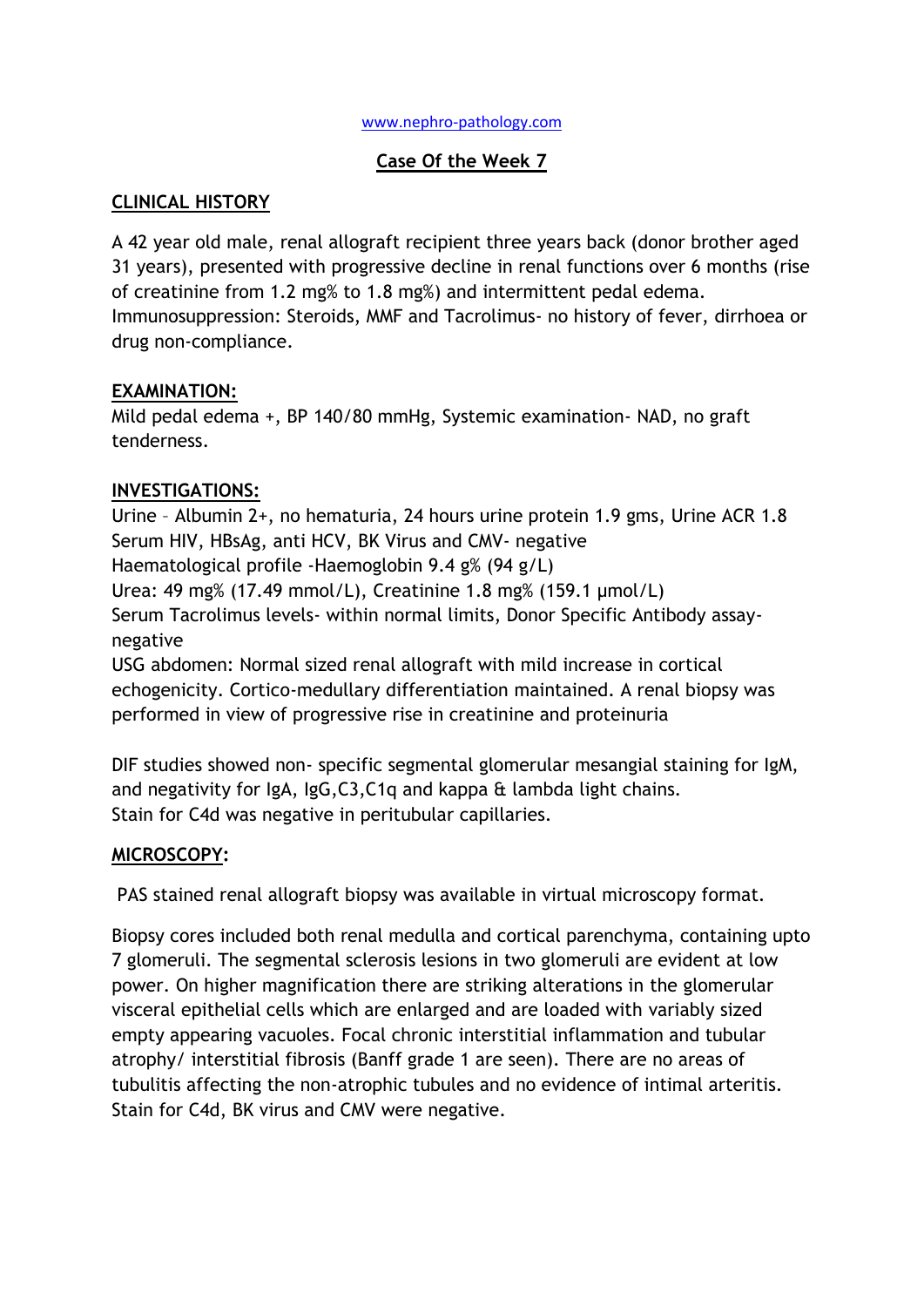

Ultrastructural examination of tissue retrieved from paraffin block showed osmiophilic lamellated structures in podocyte cytoplasm and focally in tubular epithelial cells.

### **DIAGNOSIS:**

1. Banff scores: ti1, i0, g0, mm0, cg0, ci1, ct1, v0, cv1, ah2, aah0, ptc0 (Banff 2007 update). No evidence of acute or chronic "active" cellular or humoral rejection processes.

2. Fabry's Disease involving the renal allograft, with associated (secondary) focal and segmental glomerular sclerosis in 2/7 glomeruli included in the biopsy

3. Tubular atrophy and interstitial fibrosis-Banff grade 1.

### **FOLLOW UP AND FURTHER INVESTIGATIONS:**

1. Low serum alpha galactosidase A levels (<1 nmoles/hr/mL).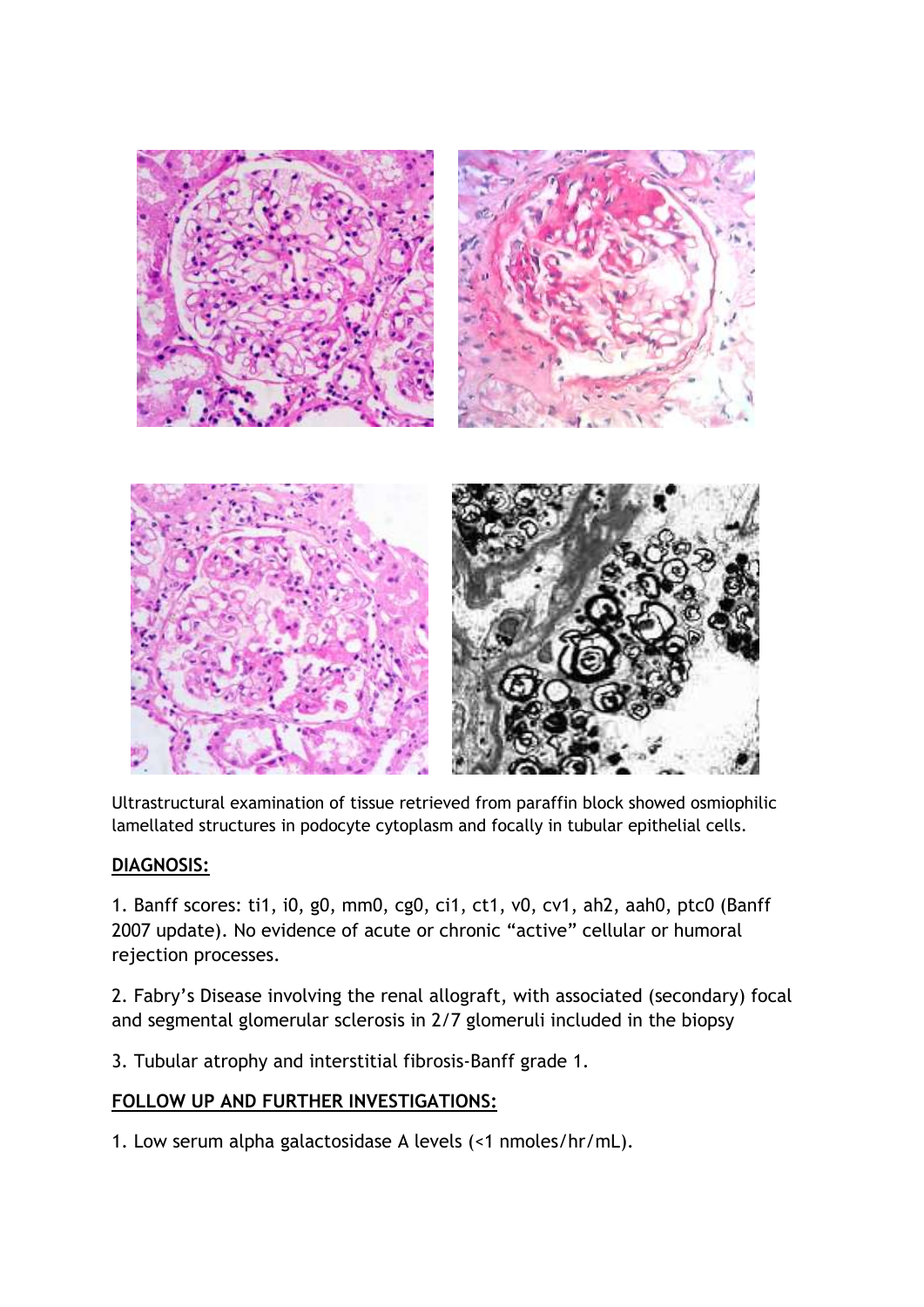2. Further evaluation revealed that the donor (brother) who was asymptomatic with normal renal functions and no proteinuria at the time of transplantation, had in the meanwhile developed subnephrotic proteinuria and mild renal derangement (serum creatinine 1.2 mg%). The family (brother and mother) however refused renal biopsy and any further serological or genetic investigations.

**The disease in all probability was donor derived and highlights two important points:**

**1. Value/ utility of donor or time zero biopsies.**

# **2. Even within the same family, Fabry disease can have clinical heterogeneity and varying rates of disease progression.**

# **DISCUSSION**

Originally described as a dermatologic curiosity by Fabry in 1898 [1] and independently by Anderson in the same year [2], Fabry disease is an X‐linked lysosomal storage disorder resulting from deficiency of the enzyme α‐galactosidase A (α‐Gal A),[3] leading to incomplete metabolism and progressive lysosomal accumulation of glycosphingolipids, particularly globotriaosylceramide (GL3). This causes damage to endothelial, perithelial and smooth‐muscle cells of the vascular system, glomerular (visceral epithelial & mesangial cells) and tubular cells of the kidney, myocardial cells and valvular fibrocytes, epithelial cells of the cornea and ganglion cells of the dorsal root and autonomic nervous system, as well as cortical and brain‐stem structures. The symptoms vary with the degree of accumulation of globotriaosylceramide in various organ systems.

The test for α‐galactosidase is a fluorometric assay and uses the substrate 4 methylumbelliferyl-α-D-galactopyranoside. It can be performed in serum, isolated leukocytes and /or cultured cells. Alpha-galactosidase A deficiency is usually defined as a plasma or serum enzyme level less than 1.2 nmoles/hr/mL; normal individuals have levels above 10-12 nmoles/hr/mL, with heterozygotes having varying levels ranging anywhere from near normal to the defining limit of deficiency.

# **The renal pathology of Fabry disease**:

Renal involvement is common in Fabry's disease and is not difficult to diagnose on renal biopsy, given the characteristic morphological alteration in most of the cases.[4]

*Light microscopy*: shows enlarged visceral epithelial cells (podocytes) distended with foamy appearing vacuoles, variable mesangial widening, and varying degrees of glomerular obsolescence. Within the glomerulus, the largest amount of lipid material is seen in podocytes, followed by the parietal epithelial, mesangial, and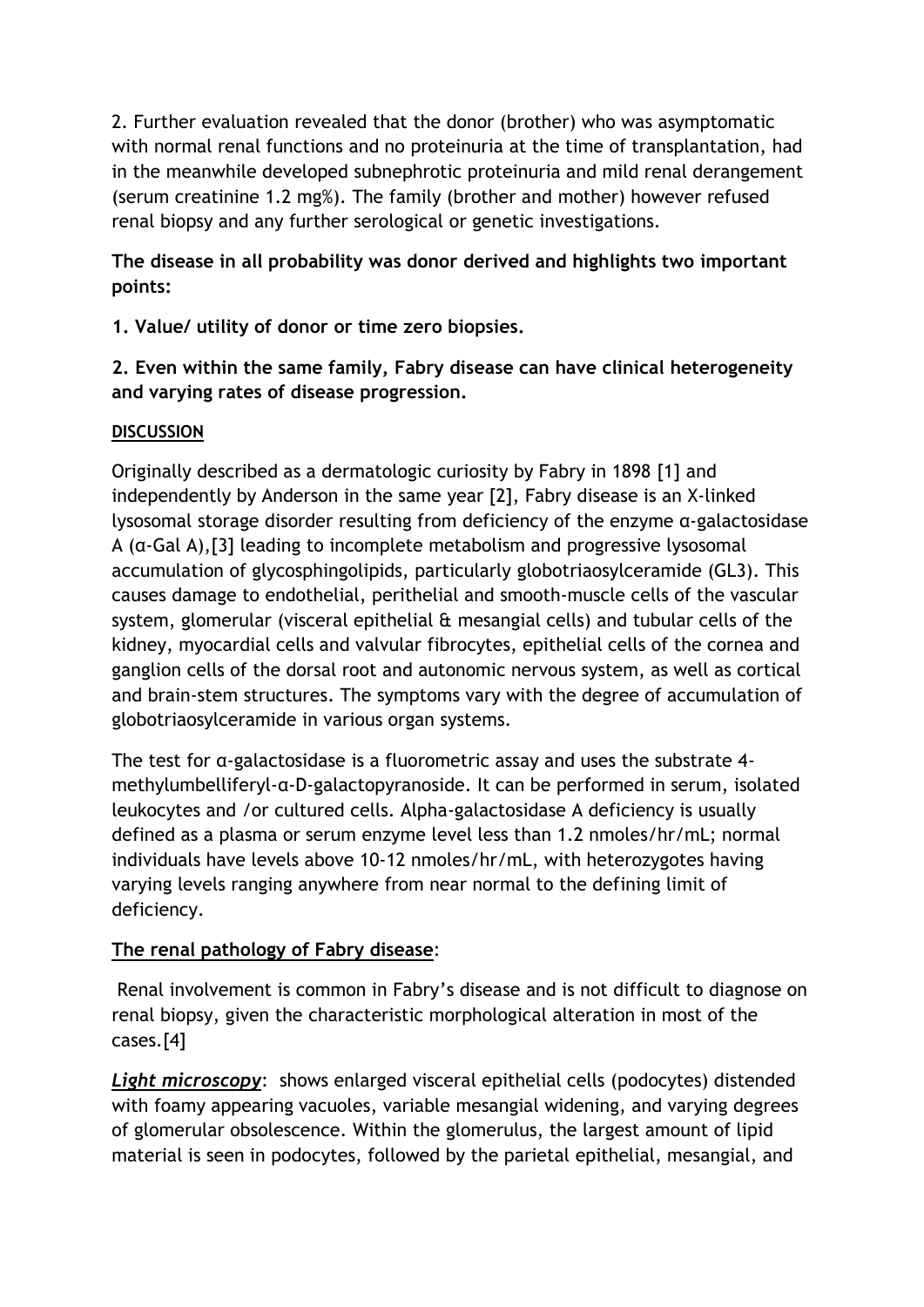glomerular endothelial cells. With disease progression, glomeruli exhibit mesangial widening, segmental glomerulosclerosis, and ultimately global glomerulosclerosis.

Vacuolation is also present in the capillary endothelium and distal tubular epithelial cells, including those of Henle's loop and the collecting duct, particularly intercalated cells and less commonly in proximal tubular epithelial cells. Vascular involvement includes deposition in capillary, arterial, and arteriolar endothelial cells, pericytes, and smooth muscle cells. In severe cases, there is progressive tubular atrophy, interstitial fibrosis, and varying amounts of interstitial fibrosis.

Special techniques to demonstrate the accumulated material in renal biopsies:

1. PAS, Luxol fast blue Oil red O and Sudan Black in frozen sections

2. Unstained frozen sections demonstrate birefringence, corresponding to the accumulated material in podocytes/ mesangial/ tubular cells.(Image quiz 6 [www.nephro-pathology.com\)](http://www.nephro-pathology.com/)

3. Biopsy fixed in glutaraldehyde embedded in Epon, and stained with toluidine blue or methylene blue shows dark blue cytoplasmic inclusions.

# *Electron Microscopy*

Electron microscopy shows enlarged secondary lysosomes packed with lamellated membrane structures ( myeloid or Zebra bodies). These inclusions can vary in appearance, from granular to lamellated, the latter being more diagnostic. The periodicity of the lamellated membrane structures when measured in routine plastic thin sections is estimated to be 4 to 5 nm, but the periodicity of their structures is 14 to 15 nm when studied by freeze fracture electron microscopy, due to better tissue preservation.

# *Urine Cytology*

Urine cytology offers a non- invasive method to detect renal involvement in Fabry's disease. Most cells present in the urine of Fabry's patients are tubular epithelial cells (9). Levels of Gb3 can also be measured in the urinary sediment.

### **ESRD and Renal Transplantation in patients with Fabry's disease:**

The prevalence of Fabry's disease as a cause of ESRD is probably underestimated. Few reports have described the prevalence and outcomes of Fabry disease among ESRD patients. In Europe (5) and in the United States (6), the prevalence of Fabry disease among patients on renal replacement therapy was 0.0188 (83/440,665 patients) and 0.0167 (42/250,352 patients), respectively. About 12% of ESRD patients with Fabry disease were female in both registries. In addition, several case-finding studies among ESRD populations have shown a more than 10 times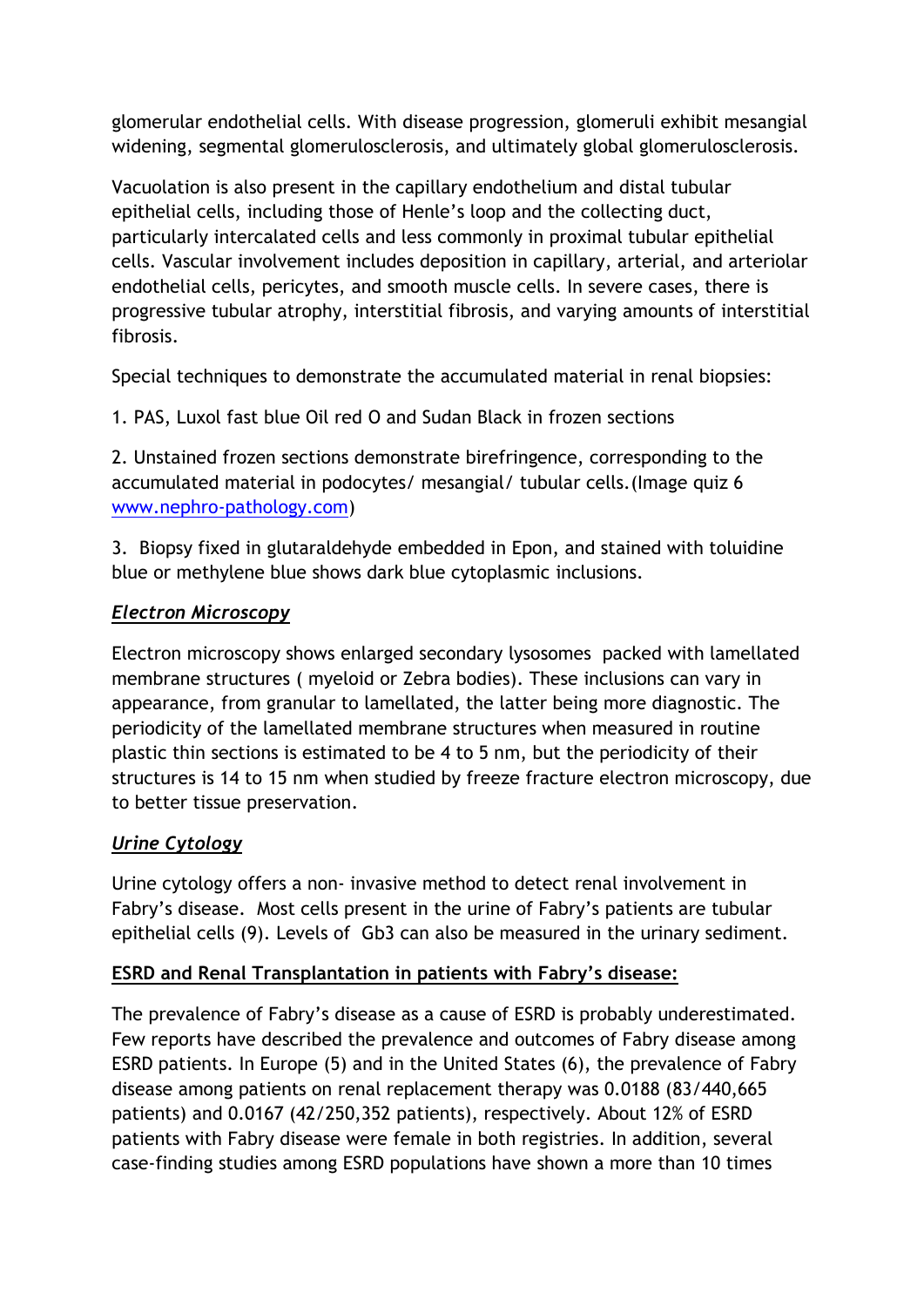higher prevalence of Fabry disease as compared with the U.S. Renal Data System or European Renal Association-European Dialysis and Transplant Association registries [7,8].Few of the patients in these series did not present with the typical clinical features and were therefore difficult to diagnose clinically, particularly in absence of family history or a previous renal biopsy.

Three-year survival of dialysis patients with Fabry disease was worse as compared with non-diabetic dialysis patients in Europe (60%) and in the United States (63%) [5,6]. Among kidney transplant recipients, 3-, 5-, and 10-year graft and patient survival was similar in patients with Fabry disease and matched patients without Fabry disease in Europe [5] and the United States [9]. Shah et al. [10] assessed outcomes of 197 patients with Fabry disease among 2,33,280 U.S. kidney transplant recipients and found that while 5-year graft survival was similar in patients with or without Fabry disease, a higher risk of death was seen in patients with Fabry disease as compared with a matched control population .

Recurrence of Fabry disease in renal allografts is a rare but recognized phenomenon, occurring as late as 14 years after transplantation[11-14].

### **Enzyme replacement therapy (ERT) in Fabry disease:**

The two ERTS using recombinant or gene-activated human α-Gal A enzyme that have been evaluated in clinical trials are Fabrazyme® (algalsidase beta; Genzyme Corp) and Replagal TM (algalsidase alpha; Shire Genetic Therapies, UK). Both were approved in 2001 by the European Agency for Evaluation of Medical Products; only Fabrazyme® was approved by the FDA for use in the US. Several studies have demonstrated the efficacy of enzyme replacement therapy in retarding disease progression and improving the quality of life in these patients. [15-20]

### **References:**

- 1. J. Fabry: Ein Beitrag zur Kenntnis der Purpura haemorrhagica nodularis (Purpura papulosa haemorrhagica Hebrae). Archiv für Dermatologie und Syphilis, Berlin, 1898, 43: 187-200.
- 2. W. Anderson: A case of " angio-keratoma". British Journal of Dermatology, Oxford, 1898, 10: 113-117.
- 3. Calhoun DH, Bishop DF, Bernstein HS, Quinn M, Hantzopoulos P, Desnick RJ "Fabry disease: isolation of a cDNA clone encoding human alphagalactosidase A". [Proc. Natl. Acad. Sci. U.S.A.1985;](http://www.ncbi.nlm.nih.gov/pubmed?term=Proc.%20Natl.%20Acad.%20Sci.%20U.S.A.1985%3B%2082%20(21)%3A%207364%E2%80%938) 82 (21): 7364–8.
- 4. Alroy J, Sabnis S, Kopp JB. Renal pathology in Fabry disease. [J Am Soc](http://jasn.asnjournals.org/content/13/suppl_2/S134.long)  [Nephrol 13: S134](http://jasn.asnjournals.org/content/13/suppl_2/S134.long)–138, 2002
- 5. Tsakiris D, Simpson HK, Jones EH, Briggs JD, Elinder CG,Mendel S, Piccoli G, dos Santos JP, Tognoni G, VanrenterghemY, Valderrabano F: Report on management of renal failure in Europe, XXVI,: [Rare diseases in renal](http://www.ncbi.nlm.nih.gov/pubmed/9067983)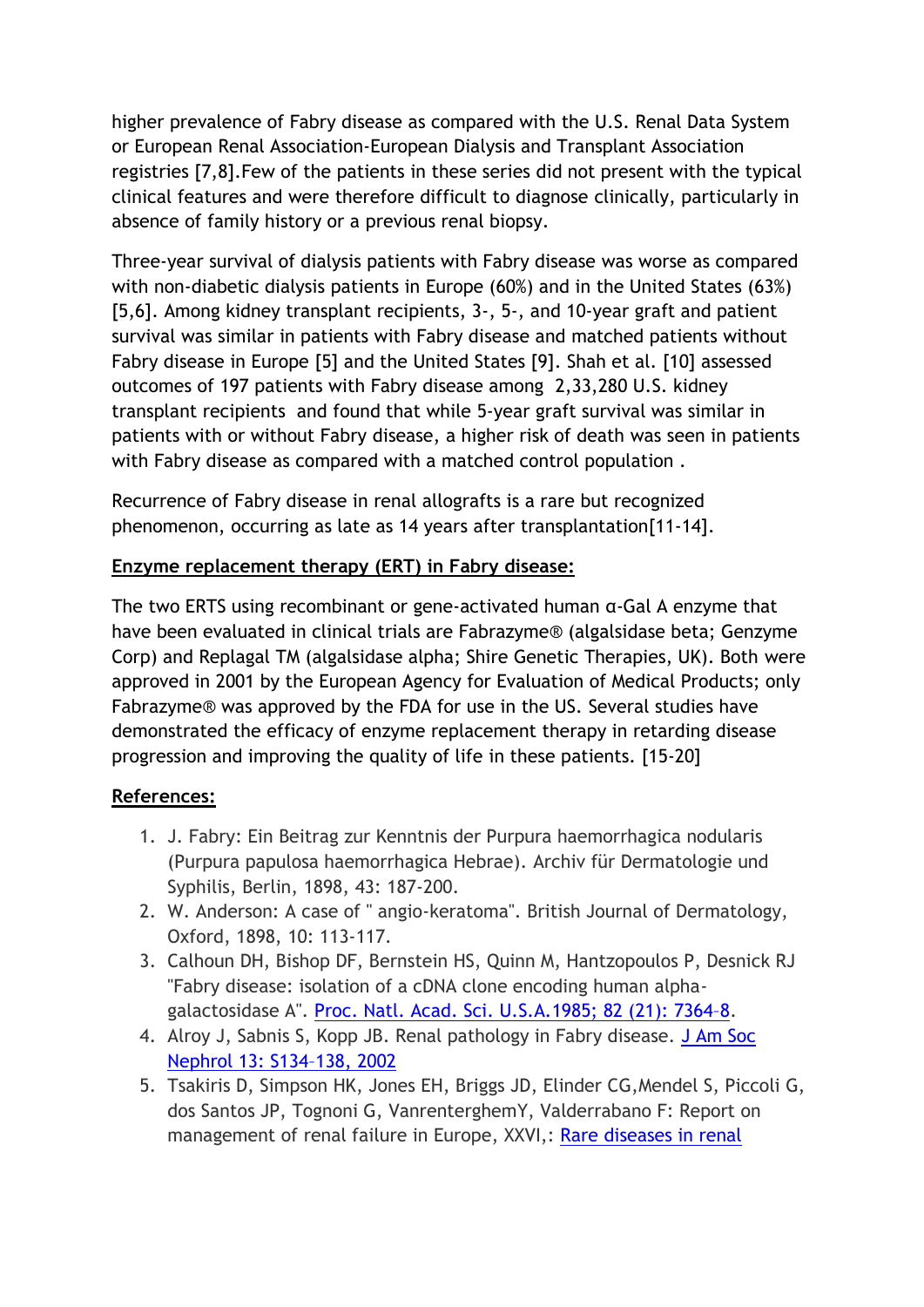[replacement therapy in the ERA-EDTA Registry.](http://www.ncbi.nlm.nih.gov/pubmed/9067983) Nephrol Dial Transplant 11 [Suppl 7]: S4–20, 1996.

- 6. Thadhani R, Wolf M, West ML, Tonelli M, Ruthazer R,Pastores GM, Obrador GT: Patients with Fabry disease on dialysis in the United State[s. Kidney Int](http://www.nature.com/ki/journal/v61/n1/full/4492726a.html)  61: 249–[255, 2002.](http://www.nature.com/ki/journal/v61/n1/full/4492726a.html)
- 7. Kotanko P, Kramar R, Devrnja D, Paschke E, et. al. Results of a nationwide screening for Anderson-Fabry disease among dialysis patients. J Am Soc [Nephrol 15: 1323](http://jasn.asnjournals.org/content/15/5/1323.long)–1329, 2004.
- 8. Merta M, Reiterova J, Ledvinova J, Poupetova H, et. al: A nationwide blood spot screening study for Fabry disease in the Czech Republic haemodialysis patient population. Nephrol Dial [Transplant 22: 179](http://ndt.oxfordjournals.org/content/22/1/179.long)–186, 2007.
- 9. D, Leichtman A, Kaplan B: Excellent outcome of renal transplantation in patients with Fabry's disease. [Transplantation](http://www.centerspan.org/pubs/transplantation/2000/0605/tr110002337p.pdf) 69: 2337–2339, 2000.
- 10.Shah T, Gill J, Malhotra N, Takemoto SK, Bunnapradist S: Kidney transplant outcomes in patients with Fabry disease[.Transplantation 87: 280](http://www.ncbi.nlm.nih.gov/pubmed?term=Transplantation%2087%3A%20280%E2%80%93285%2C%202009)–285, 2009.
- 11.Mosnier JF, Degott C, Bedrossian J, Molas G, Degos F, Pruna A, Potet F Recurrence of Fabry's disease in a renal allograft eleven years after successful renal transplantation[.Transplantation. 1991 Apr;51\(4\):759-62.](http://www.ncbi.nlm.nih.gov/pubmed?term=Transplantation.%201991%20Apr%3B51(4)%3A759-62)
- 12.Popli S, Molnar ZV, Leehey DJ, Daugirdas JT, Roth DA, Adams MB, Cheng JC, Ing TS. Involvement of renal allograft by Fabry's disease. [Am J Nephrol.](http://www.ncbi.nlm.nih.gov/pubmed?term=Am%20J%20Nephrol.%201987%3B7(4)%3A316-8.)  [1987;7\(4\):316-8.](http://www.ncbi.nlm.nih.gov/pubmed?term=Am%20J%20Nephrol.%201987%3B7(4)%3A316-8.)
- 13.H Gantenbein et. al. Recurrence of Fabry's disease in a renal allograft 14 years after transplantation. [Nephrol. Dial. Transplant. \(1995\) 10 \(2\): 287-](http://www.ncbi.nlm.nih.gov/pubmed?term=Nephrol.%20Dial.%20Transplant.%20(1995)%2010%20(2)%3A%20287-289.) [289.](http://www.ncbi.nlm.nih.gov/pubmed?term=Nephrol.%20Dial.%20Transplant.%20(1995)%2010%20(2)%3A%20287-289.)
- 14.Kochar O, Wick MR, Kerr SE, Oglesbee D, Cathro HP Unexpected Fabry disease in a renal allograft kidney: an underrecognized cause of poor allograft function. [Ultrastruct Pathol. 2011 Apr;35\(2\):92-6.](http://www.ncbi.nlm.nih.gov/pubmed/21299350)
- 15.Raphael Schiffmann, Jeffrey B. Kopp, Howard A. Austin III, Sharda Sabnis et. al. Enzyme Replacement Therapy in Fabry Disease : A Randomized Controlled Trial. [JAMA. 2001;285:2743-49.](http://jama.jamanetwork.com/article.aspx?volume=285&page=2743)
- 16.Desnick RJ, R Brady, J Barranger, AJ Collins, DP Germain, M Goldman, G Grabowski, S Packman, and WR Wilcox. Fabry Disease, an Under-Recognized Multisystemic Disorder: Expert Recommendations for Diagnosis,Management, and Enzyme Replacement Therapy. [Ann Intern Med. 2003; 138:338-346.](http://www.annals.org/content/138/4/338.long)
- 17.Mignani, R., V. Panichi, A. Giudicissi, D. Taccola, F. Boscaro, C. Feletti, G. Moneti, and L. Cagnoli. Enzyme Replacement with agalsidase beta in kidney transplant patients with Fabry disease: A pilot stud[y. Kidney International.](http://www.nature.com/ki/journal/v65/n4/full/4494403a.html)  [2004: 65:1381-1385.](http://www.nature.com/ki/journal/v65/n4/full/4494403a.html)
- 18.Lidove O, Joly D, Barbey F, et al. Clinical results of enzyme replacement therapy in Fabry disease: a comprehensive review of literatur[e. Int J Clin](http://onlinelibrary.wiley.com/doi/10.1111/j.1742-1241.2006.01237.x/abstract;jsessionid=4A768139E07CC839A9E9243B1144701A.d02t03)  [Pract 2007; 61: 293.](http://onlinelibrary.wiley.com/doi/10.1111/j.1742-1241.2006.01237.x/abstract;jsessionid=4A768139E07CC839A9E9243B1144701A.d02t03)